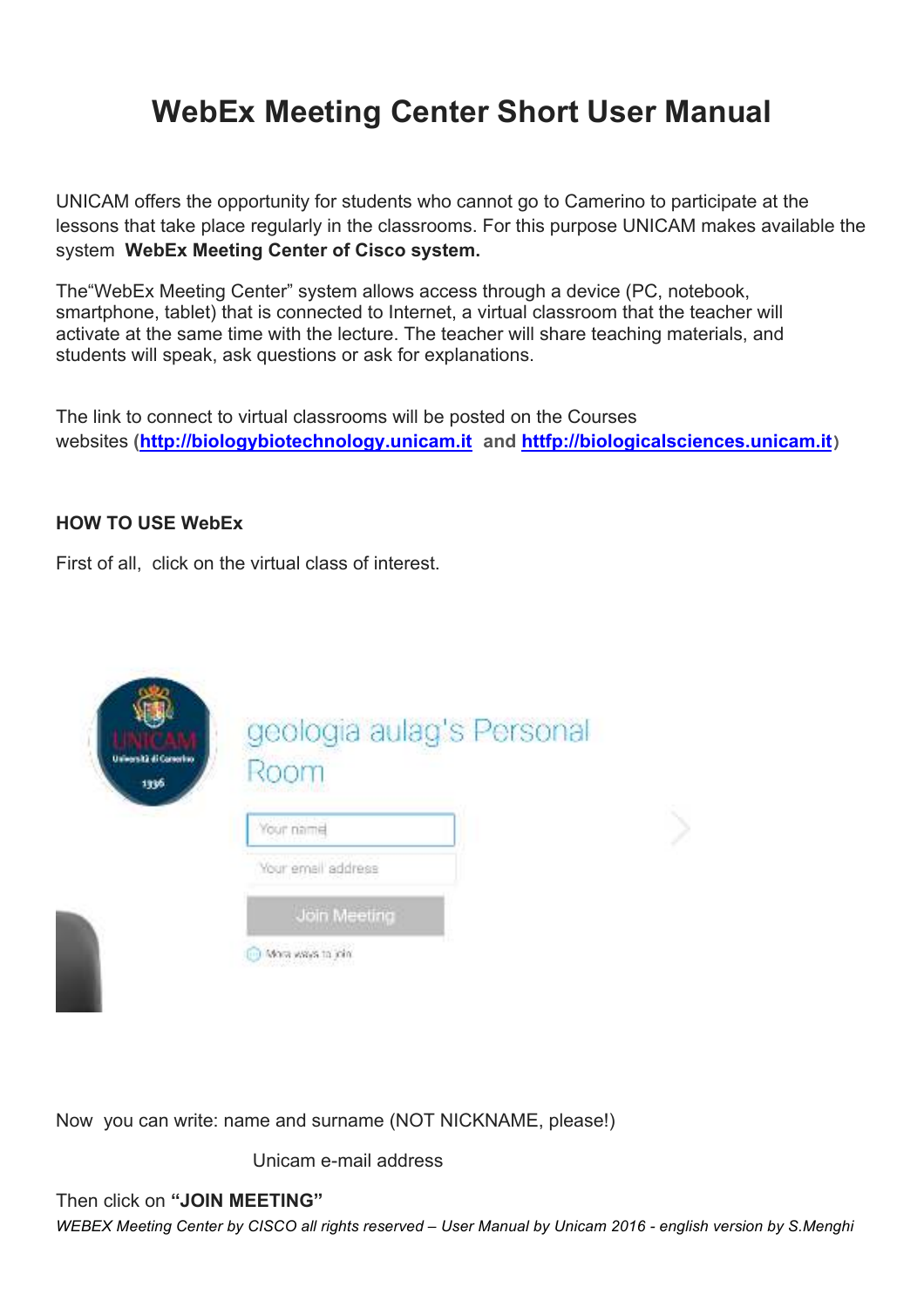**ATTENTION**: When you use WebEx for the first time, it is necessary (before to access to virtual class) to install the specific plug-in ( in this case the browser is Google Chrome).

| Follow this one time process to join sli WebEx meetings quickly. |                                                                                             |
|------------------------------------------------------------------|---------------------------------------------------------------------------------------------|
|                                                                  | Add to Chrome                                                                               |
| Add WebEx to Chrome<br><b>Eart extension? Aun a</b>              | Cisco WebEx Extension<br><b>Kandidate Science</b><br><b>KINDERS</b> USEE<br>Vereindichstrag |
|                                                                  | D. Alex                                                                                     |
|                                                                  | - Real and change of your data as the<br>Nelschee you sisit                                 |
|                                                                  | - Communicate with obogerating hative<br>approximates                                       |
|                                                                  | Cancel<br>Add:                                                                              |
| Sident Add WebEx to Chrome.                                      | Select Add                                                                                  |
|                                                                  |                                                                                             |
| Add WebEx to Chrome                                              |                                                                                             |

Click **ADD WEBEX A CHROME, then to the Request for confirmation**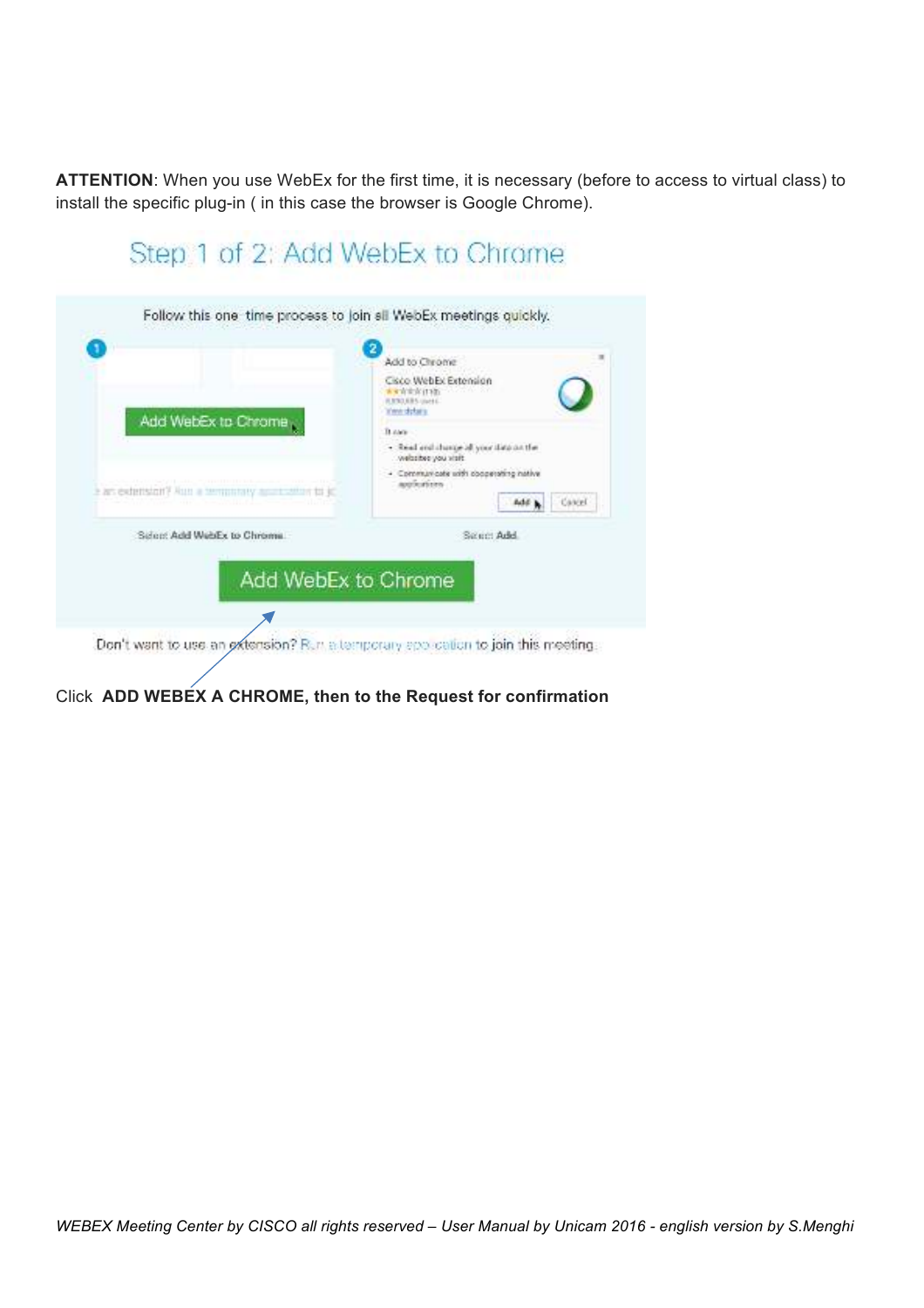| Step 1                                                                 | $P_{\nu}$<br>· Leggere e modificare tutti i dati sui siti web visitati<br>· Comunicadorte con applicazioni rivore interopetative | <b>Chrome</b>                                                                                                                                                    |
|------------------------------------------------------------------------|----------------------------------------------------------------------------------------------------------------------------------|------------------------------------------------------------------------------------------------------------------------------------------------------------------|
| Follow this o                                                          | Agolungi estensione                                                                                                              | Annulla<br>ings quickly.                                                                                                                                         |
| Add WebEx to Chrome<br>an extension? Aun a lempy any application to jo | ★●含含定(110)<br><b>B. ETG REE USES</b><br>View debate<br>It cars:                                                                  | Cisco WebEx Extension<br>. Read and change all your data on the<br>mebates you visit<br>· Communicate with cooperating native<br>applications<br>Add b<br>Cancel |
| Select Add WebEx to Chrome.                                            | Add WebEx to Chrome                                                                                                              | Select Add.                                                                                                                                                      |

# Click **ADD EXTENSION** (**AGGIUNGI ESTENSIONE)**

Download the file of installation and then click **Execute** (**ESEGUI)** ( in this way you have finished the first part about your first access)



Download the file of installation and then click **Execute (ESEGUI)** ( in this way you have finished the first part about your first access)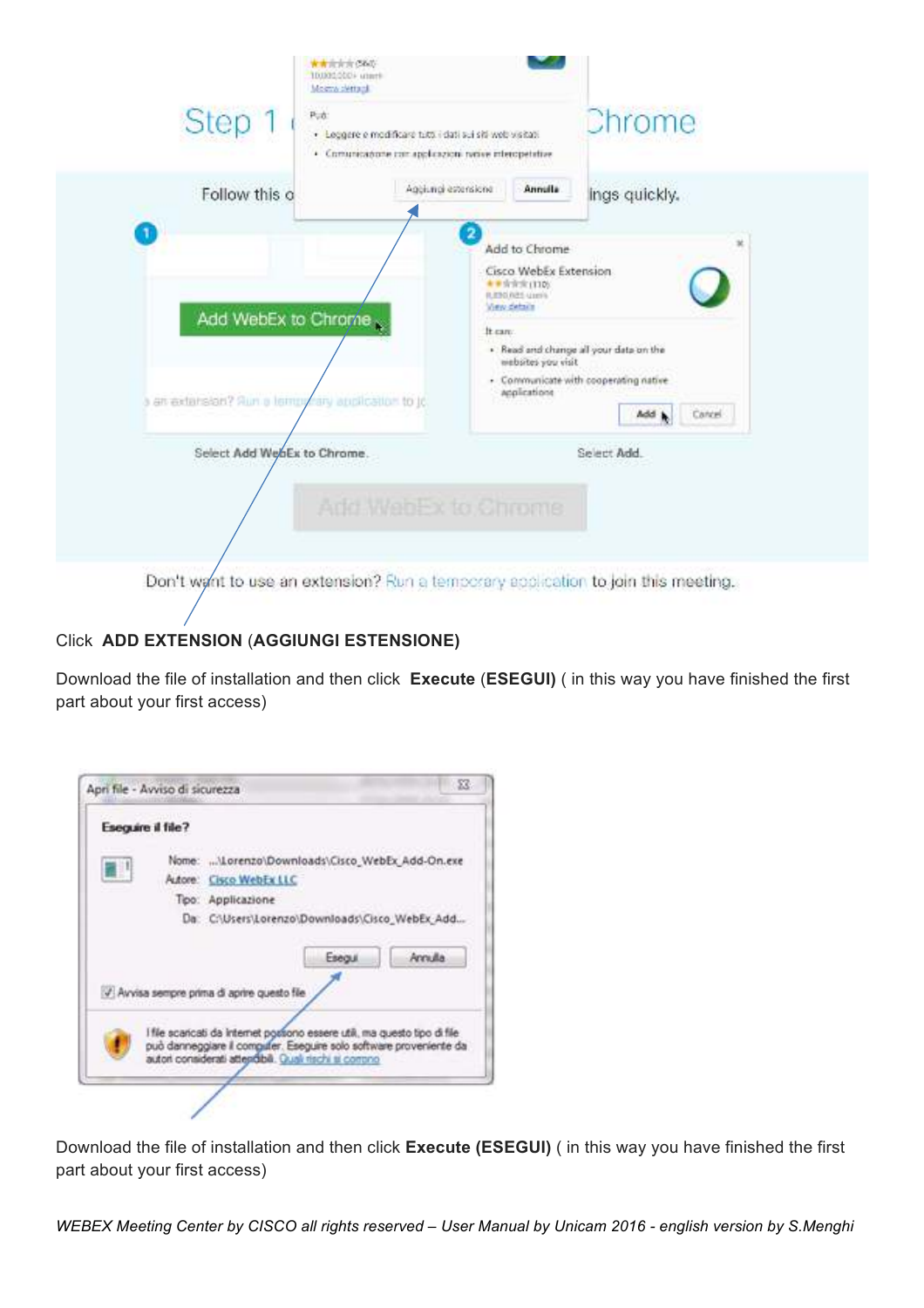To access the virtual classroom is necessary to wait the loading of the software



#### Now you can see first screen.

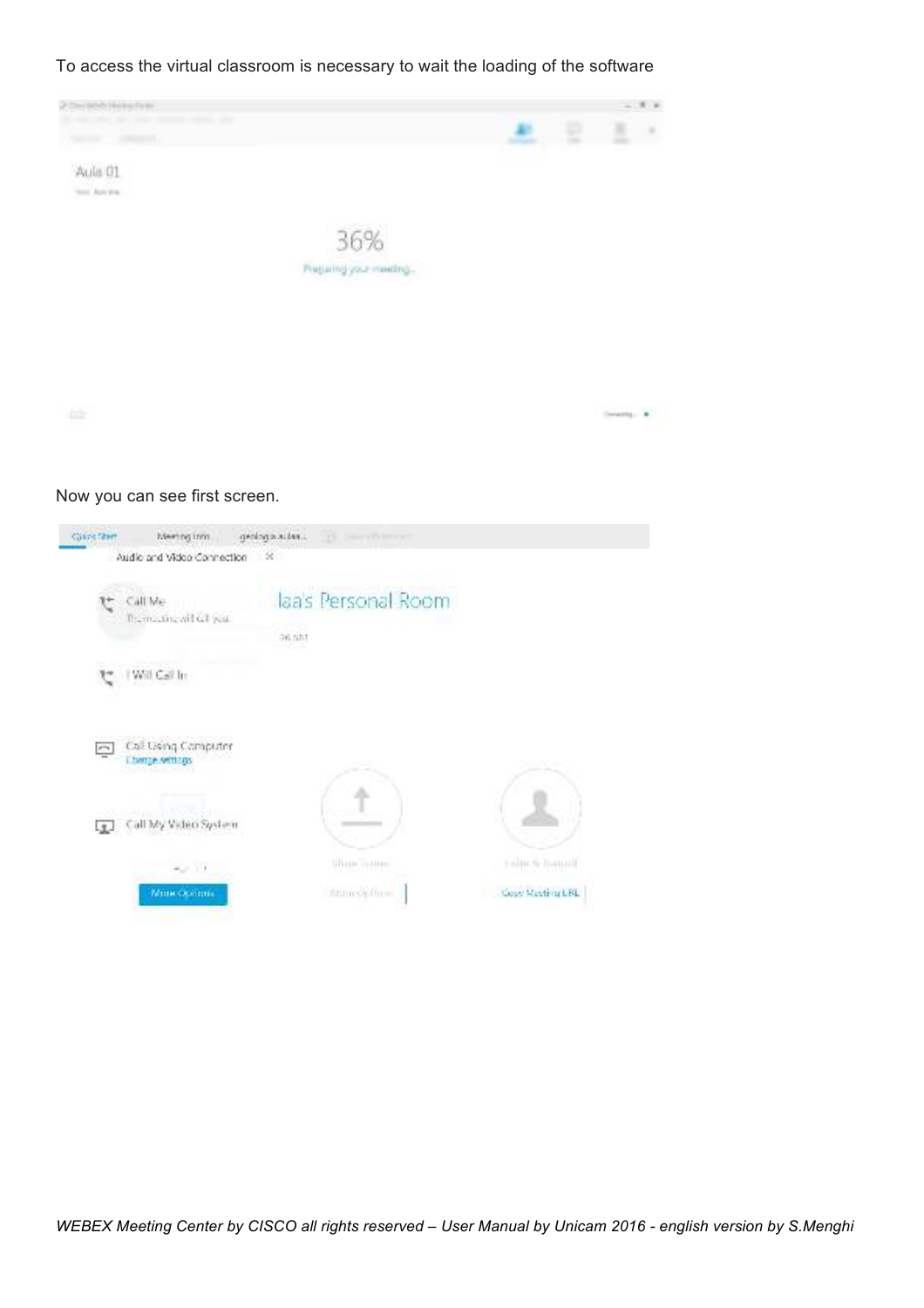To check the operation of the audio devices and microphone……



## Click **CHANGE SETTINGS** and perform the test

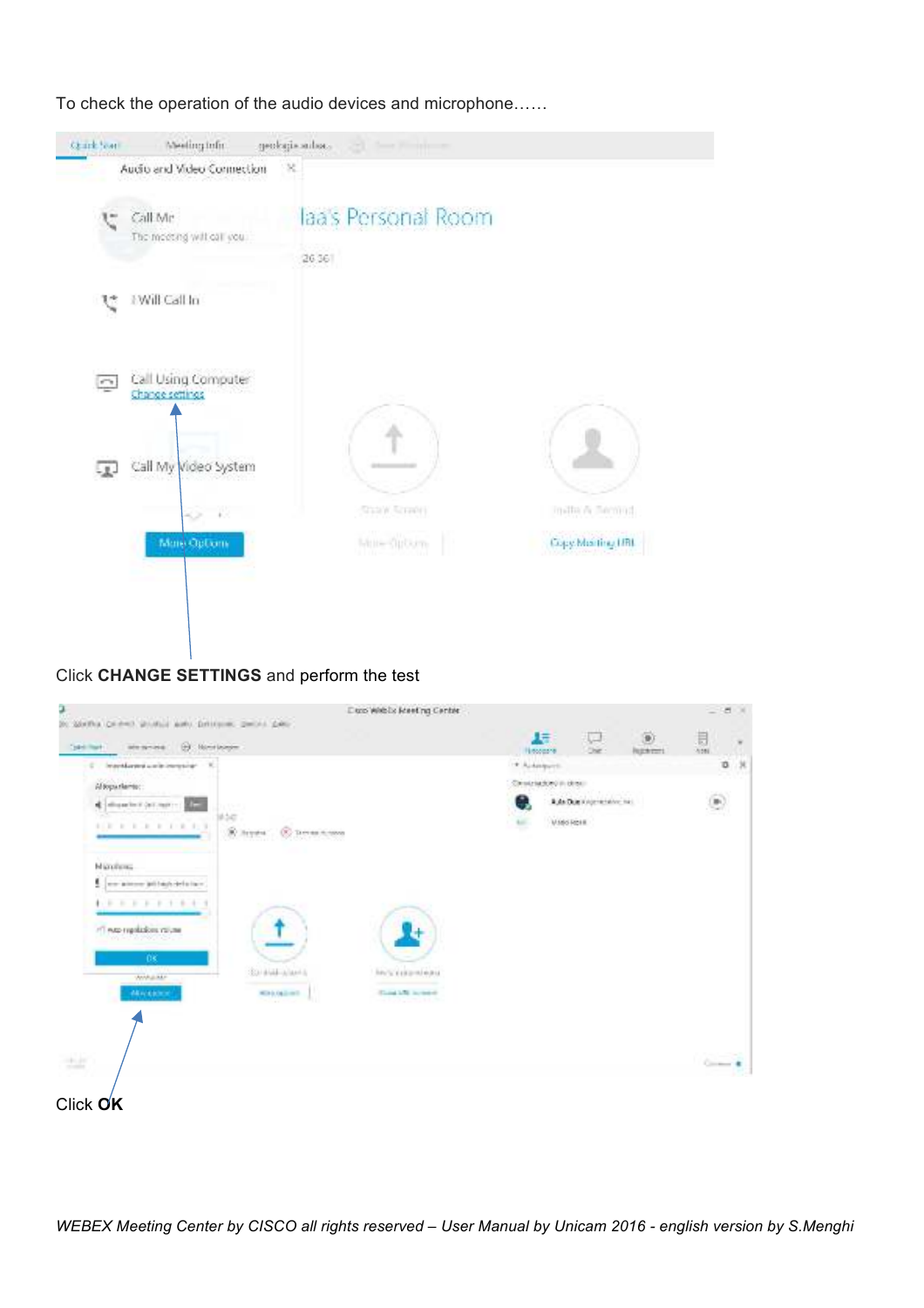

#### Click **CALL USING COMPUTER**

#### And if all settings are correct



#### **YOU ARE CONNECTED !**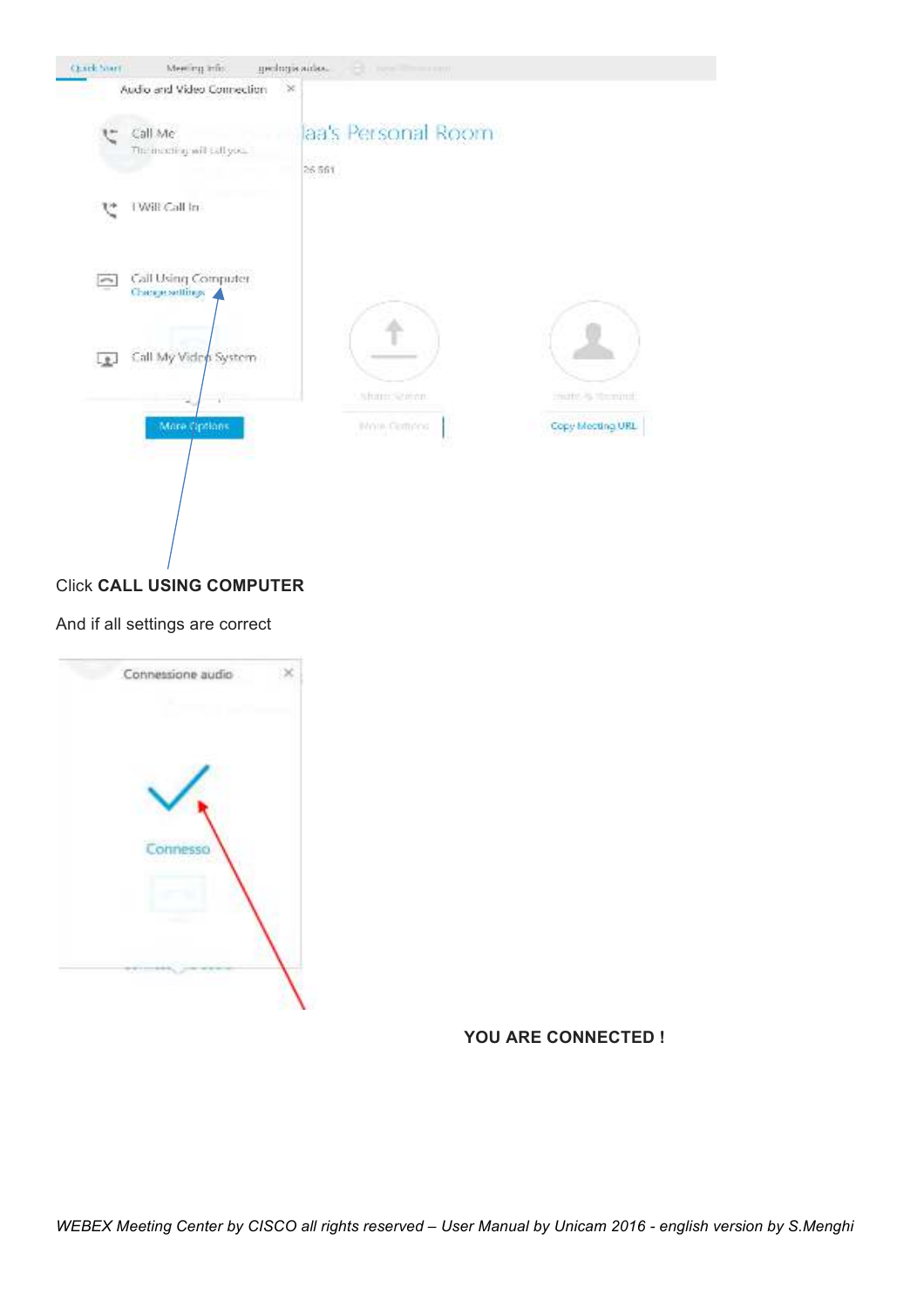For a best use of the service is necessary to use audio earphones and turn off your microphone of own device.



To turn off microphone, please click on the **specific red button.**

Now you can participate at the lesson. In the left part of the screen you will see the material that the teacher will share during the lecture.

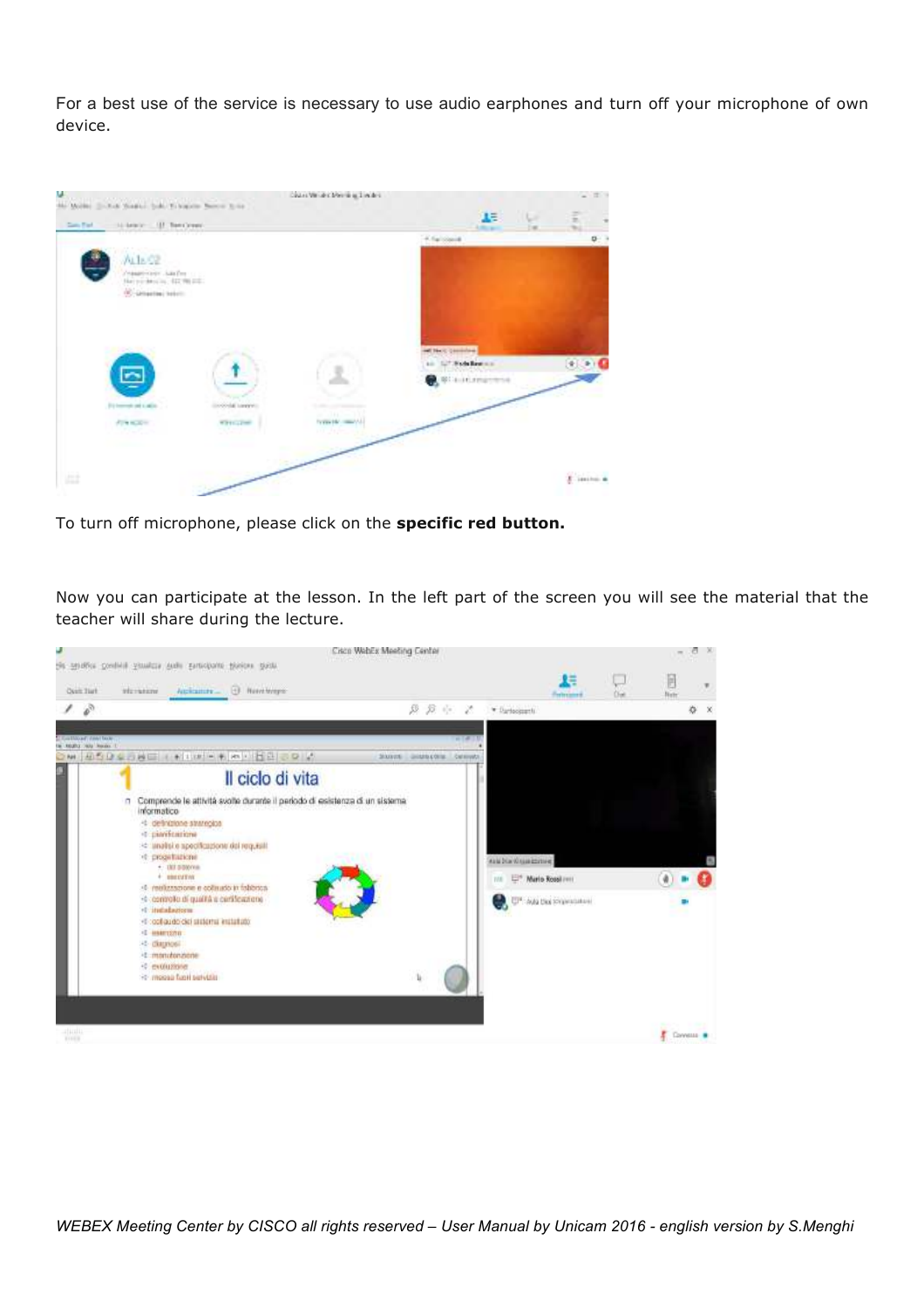To interact with the teacher click on specific button:



- 1. Button with hand icon to advice a request of speech;
- 2. Chat's button to write requests/ comment.